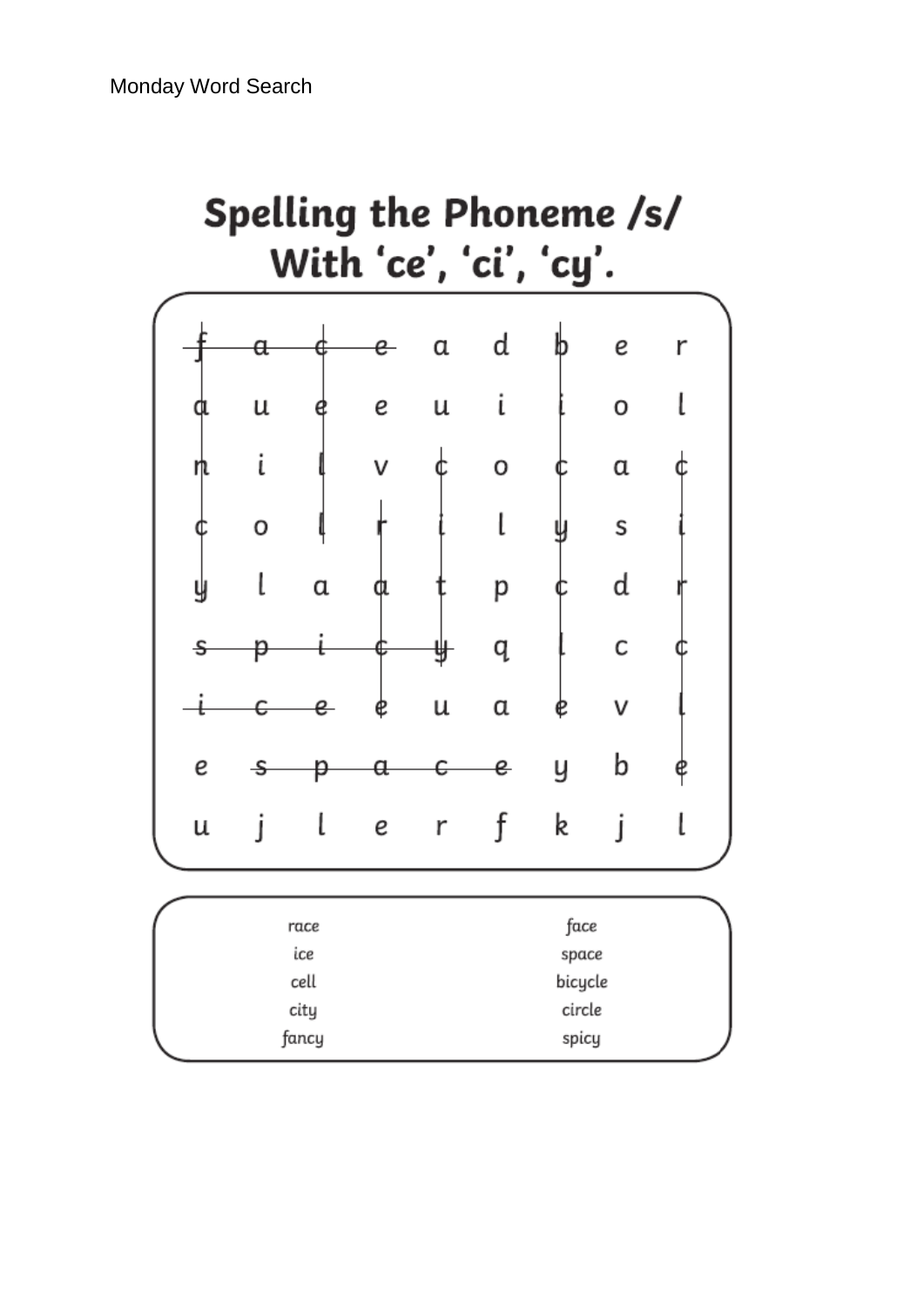## Tuesday – Reading Mark scheme

## **Q1.**

- 1 **Award 1 mark** for reference to both of the acceptable points below:
	- a Stetson / hat
	- a bandana / scarf.

**Also accept** reference to the brim of the Stetson / hat.

- 2 **Award 1 mark** for reference to a lasso / rope.
- 3 **Award 1 mark** for reference to (a huge area of) grass.
- 4 **Award 1 mark** for reference to either of the acceptable points below:
	- moving cows / cattle, e.g.
		- *moved cows from place to place*
		- *moved the cattle*
		- *cowboys were needed to move the cows from one place to another.*
	- looking after or keeping cows / cattle, e.g.
		- *looked after the cows*
		- *kept cows on his land*
		- *kept cows.*
- 5 **Award 1 mark** for reference to any of the acceptable points below:
	- the length of time the cowboys spent together, e.g.
		- *they spent months together*
		- *for months they lived together.*
	- cowboys living and / or working together, e.g.
		- *they worked together so became friends*
		- *they lived together*
		- *they helped each other with work*
		- *they lived and worked together*
		- *because they had to work together.*
	- the length of time it took to move the cattle / cows e.g.
		- *it took so long to move the cows*
		- *to move the cattle it took months*
		- *because moving the cattle from one place to another could take months.*
- 6 **Award 1 mark** for reference to any of the acceptable points below:
	- the amount / weight of things that the horses had to carry, e.g.
		- *because they carry all sorts of heavy stuff*
		- *they had to carry everything*
		- *to carry water bottles and cowboys*
		- *they hold lots of bags*
		- *so they could carry the cowboy and the bags and the water*
		- *because they had to carry heavy things*
		- *if horses aren't strong they can't carry too much.*
	- the distance the horses had to cover / the stamina of the horses, e.g.